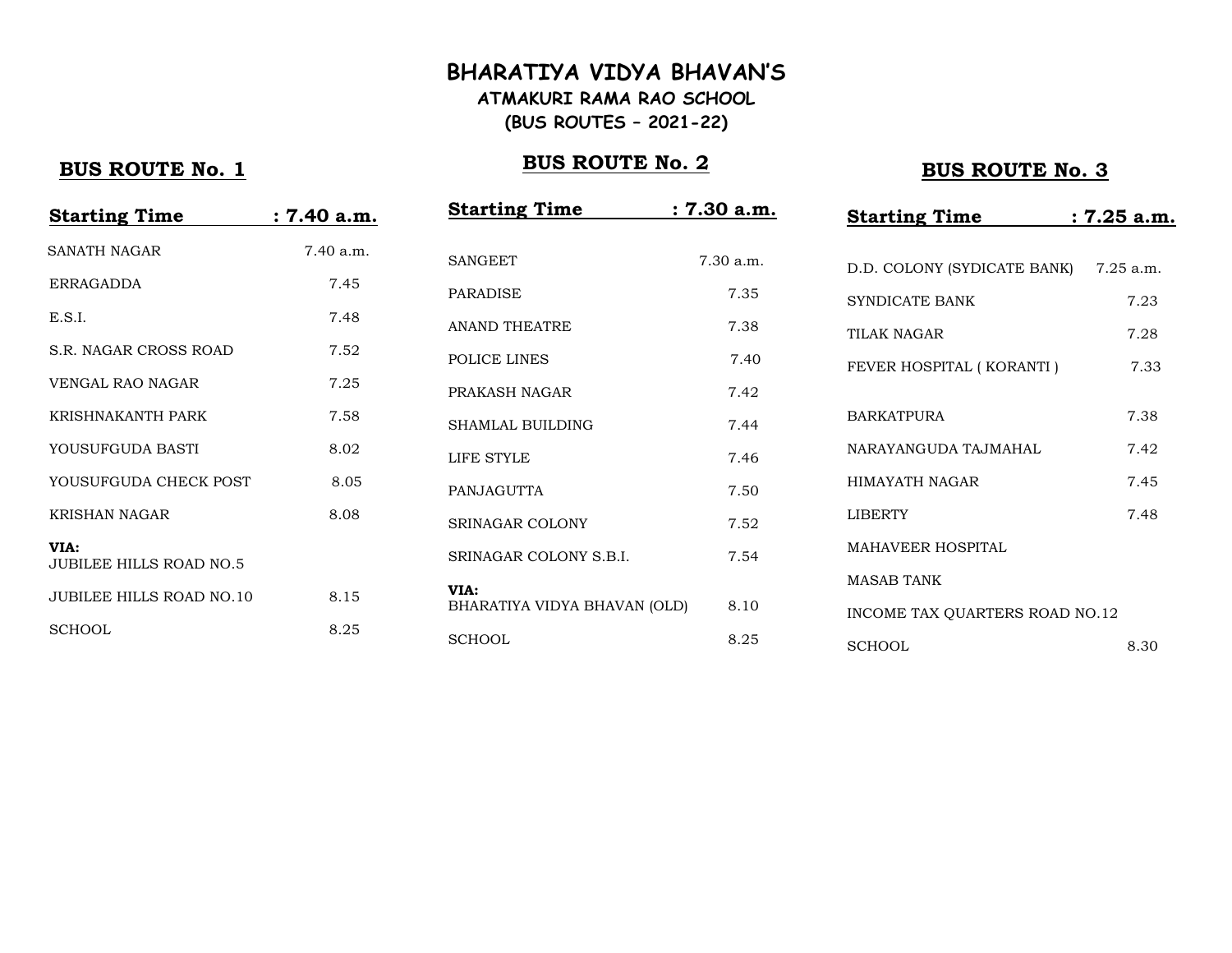**ATMAKURI RAMA RAO SCHOOL (BUS ROUTES – 2021-22)**

## **BUS ROUTE No. 5**

## **BUS ROUTE No. 4**

| <b>Starting Time</b>                            | : 7.35 a.m. |
|-------------------------------------------------|-------------|
|                                                 |             |
| PILLER NO. 202                                  | 7.35 a.m.   |
| GOLKONDA FUNCTION HALL,<br>(PILLER NO. 1, 2, 5) | 7.40        |
| <b>ATTAPUR</b>                                  | 7.45        |
| GUDIMALKA POOR                                  | 7.35        |
| MEHDIPATNAM FOOD WORLD 7.50                     |             |
| MEHDIPATNAM AMBA THEATREZ 55                    |             |
| JAYABHUSHAN HOSPITAL                            |             |
| PILLER NO. 37                                   |             |
| <b>RETHIBOWLI</b>                               |             |
| ADITYA TOWERS - SHAIKPET                        |             |
| SCHOOL.                                         | 8.25        |

| <b>Starting Time</b>       | : 7.35 a.m. |
|----------------------------|-------------|
|                            |             |
| S.R. NAGAR AXIS BANK       | $7.35$ a.m. |
| S.R. NAGAR COMMUNITY HALL  | 7.42        |
| S.R. NAGAR PARK            | 7.45        |
| <b>BAKAMPET TEMPLE</b>     | 7.50        |
| AMEERPET DHARAM KARAM ROAD | 7.53        |
| R.B.I. QUARTERS (AMEERPET) | 7.58        |
| <b>MYTRIVANAM</b>          | 8.03        |
| <b>STATE HOME</b>          | 8.08        |
| MADHURANAGAR (K.K. TOWERS) | 8.10        |
| YOUSUFGUDA BASTI           | 8.15        |
| <b>SCHOOL</b>              | 8.30        |
|                            |             |

| <b>Starting Time</b>             | : 7.30 a.m. |
|----------------------------------|-------------|
|                                  |             |
| N.M.D.C.                         | 7.40        |
| VIJAYANAGAR COLONY (ANDHRA BANK) |             |
| VIJAYANAGAR COLONY POST OFFICE   |             |
| ERRAMANZIL                       |             |
| ANAND NAGAR                      |             |
| <b>SRIDHAR FUNCTION HALL</b>     |             |
| <b>EENADU</b>                    |             |
| VIA: KRISHNA OBEROI              |             |
| BANJARA HILLS ROAD NO.1          |             |
| BANJARA HILLS ROAD NO.7          |             |
| BANJARA HILLS ROAD NO.14         |             |
| L.V. PRASAD                      |             |
| SCHOOL.                          |             |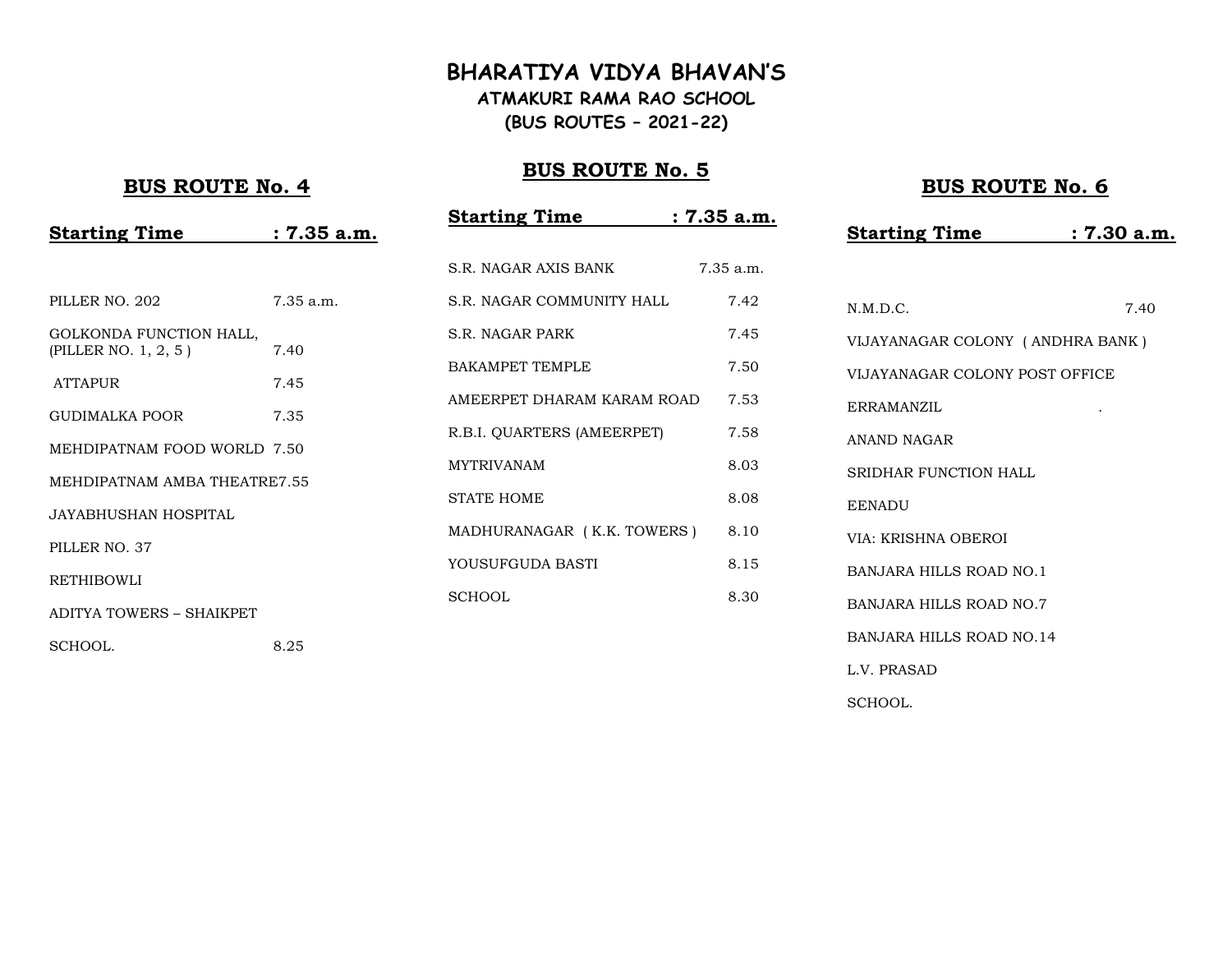## **ATMAKURI RAMA RAO SCHOOL (BUS ROUTES – 2021-22)**

## **BUS ROUTE No. 8**

## **BUS ROUTE No. 9**

| <b>Starting Time</b>         | $: 7.25$ a.m. | <b>Starting Time</b>          | $: 7.35$ a.m. |
|------------------------------|---------------|-------------------------------|---------------|
| NIZAMPET NRI COLLEGE         |               | ALKAPURI STREET NO. 30        |               |
| NIZAMPET VILLAGE             |               | <b>ALKAPURI STREET NO. 18</b> |               |
| <b>SANGAMITRA</b>            |               | ALKAPURI STREET NO. 15        |               |
| KUKATPALLY MAIN ROAD         | 7.35          | <b>MANIKONDA ANDHRA BANK3</b> |               |
| J.N.T.U. 'X' ROADS           | 7.45          | DSE MANIKONDA                 |               |
| KUKATPALLY MINI RAITHU BAZAR | 7.48          | LANCO HILLS                   |               |
| KUKATPALLY RAJIV CIRCLE      | 7.52          | <b>MARRICHUTTU</b>            |               |
| MALYSHIA TOWN SHIP MAIN ROAD | 8.00          | ADITYA PHARMACY MANIKONDA     |               |
| <b>INDU FORTUNE</b>          |               | HARIVILLU APARTMENT           |               |
| 8.15                         |               | <b>BHAGYA LAKSHMI TEMPLE</b>  |               |
| VIA:                         |               | LENS KART OPTICAL             |               |
| HI-TECH CITY RAILWAY STATION |               | O.U. COLONY                   |               |
| <b>AYYAPPA SOCIETY</b>       | 8.20          | <b>SCHOOL</b>                 |               |
| (DR. Y.S.R. REDDY STATUE)    |               |                               |               |
| <b>SCHOOL</b>                | 8.30          |                               |               |

| <b>Starting Time</b>        | : 7.35 a.m. |
|-----------------------------|-------------|
| MIDLAND BAKERY              | $7.35$ a.m. |
| RAJIV NAGAR                 | 7.43        |
| KANLYAN NAGAR               | 7.48        |
| LAKSHMI NAGAR (A.G. COLONY) | 7.58        |
| YOUSUEGUDA BASTI            | 8.09        |
| SCHOOL                      | 8.20        |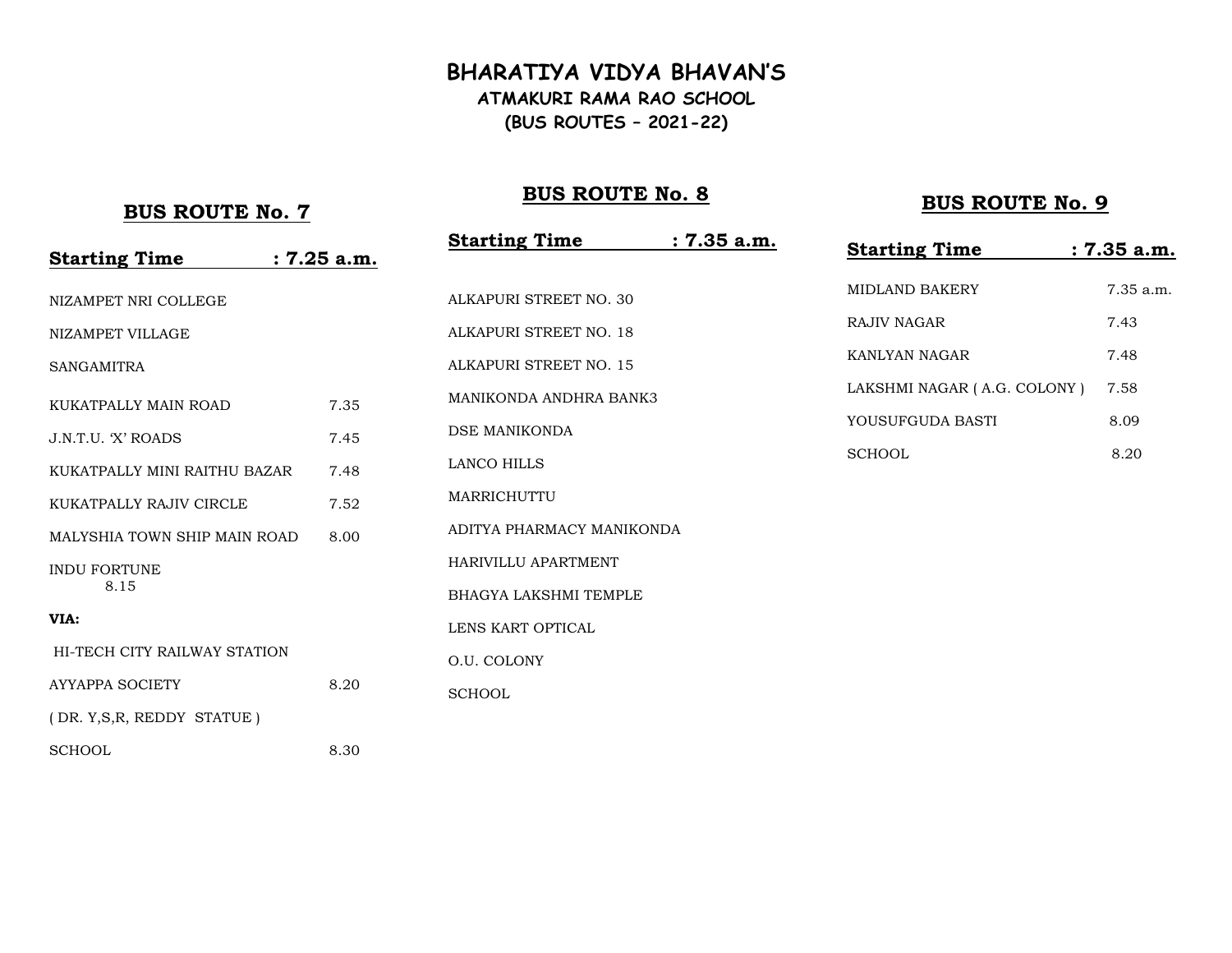# **BHARATIYA VIDYA BHAVAN'S ATMAKURI RAMA RAO SCHOOL (BUS ROUTES – 2021-22)**

#### **BUS ROUTE No. 11**

#### **BUS ROUTE No. 10**

#### **BUS ROUTE No. 12**

**Starting Time : 7.35 a.m.**

| <b>Starting Time</b>                                       | $: 7.30$ a.m. | <b>Starting Time</b>       | : 7.20 a.m. | <b>Starting Time</b>    | $: 7.35$ a.n |
|------------------------------------------------------------|---------------|----------------------------|-------------|-------------------------|--------------|
| TULASIVANAM                                                |               | <b>HYDERNAGAR TEMPLE</b>   |             | MARRICHETTU             |              |
| VIVIKANANDA NAGAR (MAIN ROAD)<br>(PULLA REDDY SWEET HOUSE) | 7.35          | <b>MIYAPUR 'X' ROADS</b>   | 7.35        | <b>DARGA</b>            | 7.46         |
| KUKAT PALLY BJP OFFICE                                     | 7.45          | ALLWYN 'X' ROADS           | 7.37        | TELECOM NAGAR           | 7.50         |
| <b>BHARATH NAGAR BRIDGE</b>                                | 7.50          | MY HOME JEWELS             | 7.40        | L & T GACHIBOWLI        | 7.52         |
| <b>VIA: MOOSAPET' X' ROADS</b>                             | 7.53          | VIA: PIPE LINE ROAD        |             | <b>INDIRA NAGAR</b>     | 7.55         |
| <b>METRO</b>                                               | 7.55          | KONDAPUR R.T.A OFFICE      | 7.55        | <b>S.V. PETROL PUMP</b> |              |
| I.D.L.                                                     | 7.57          | KOTHAGUDA X ROADS          | 8.00        | K.F.C.                  |              |
|                                                            |               | HI-TECH CITY (SHILPARAMAM) | 8.05        | KOTTAGUDA "X" ROADS     | 8.05         |
| P.R. NAGAR (JANAPRIYA)                                     | 8.00          | <b>NAVDEEP</b>             | 8.07        | <b>MADAPUR</b>          | 8.10         |
| NEELIMA HOSPITAL                                           | 8.03          | <b>IMAGE HOSPITAL</b>      | 8.09        | SCHOOL.                 | 8.25         |
| MOTINAGAR E-SEVA                                           | 8.07          | <b>MADHAPUR</b>            | 8.15        |                         |              |
| MOTINAGAR S.B.I.                                           | 8.10          | SCHOOL.                    | 8.30        |                         |              |
| RAHMATH NAGAR                                              | 8.12          |                            |             |                         |              |
| YOUSUFGUDA CHECK POST                                      | 8.15          |                            |             |                         |              |
|                                                            |               |                            |             |                         |              |
| <b>SCHOOL</b>                                              | 8.20          |                            |             |                         |              |